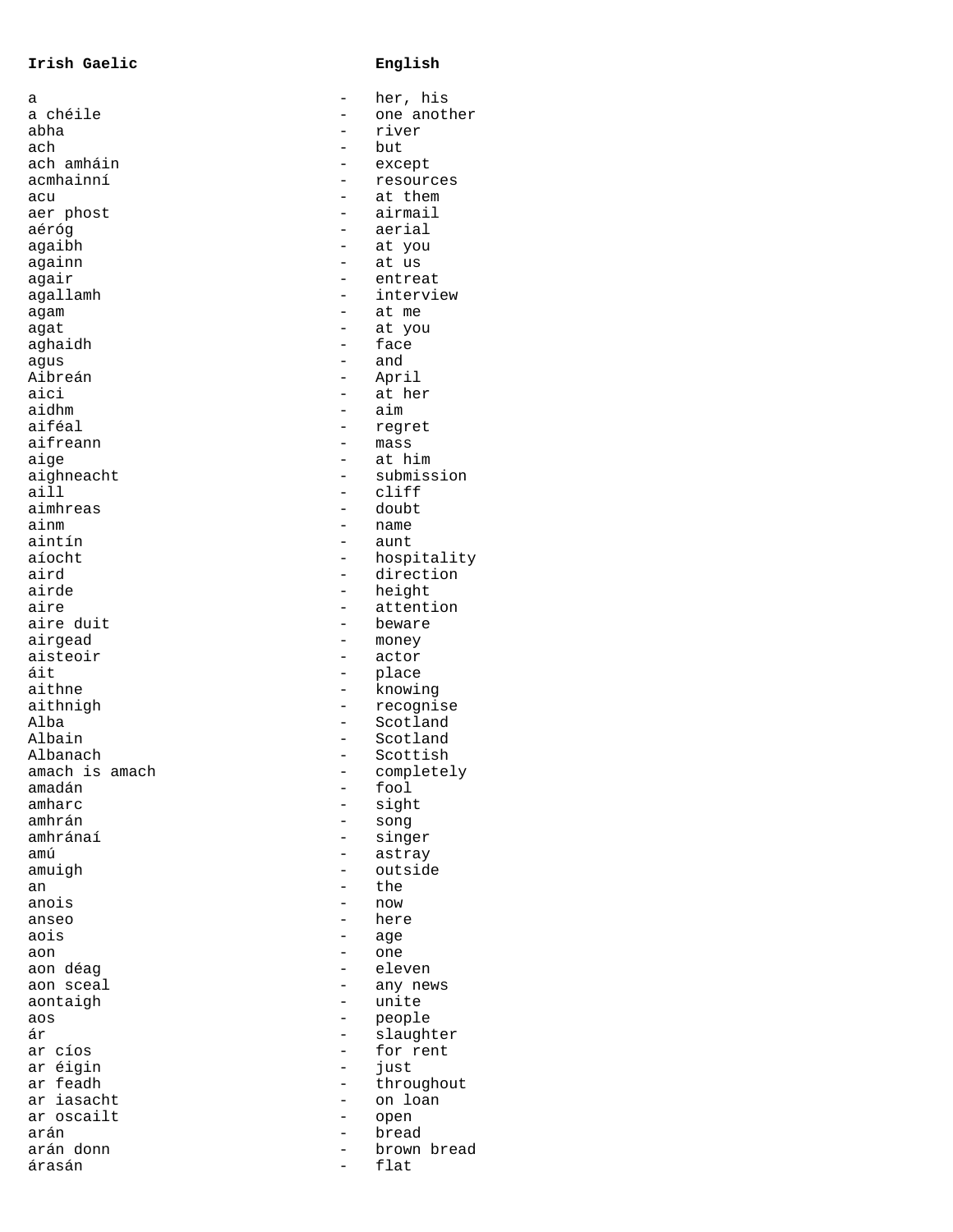arís - again arm - army as - from áth - ford áthas<br>athraigh bád - boat bagun - bacon - bacon - bacon - bacon - bacon - bacon - bacon - bacon - bacon - bacon - bacon - bacon - bacon baladh - smell balance<br>bald bald - maol ball - meall bán - white banríon - queen bare - lom<br>beach - lom<br>- bee beach - bee bealach isteach<br>béaloideas Bealtaine bean - woman bean rialta<br>bean sí bearr - shave beart - shave beart - shave beart - shave - shave - shave - shave - shave - shave - shave - shave - shave - shave - shave - shave - shave - shave - shave - shave - shave - shave - shave - shave - shave - shav beo - alive - alive - alive - alive - alive - alive - alive - alive - alive - alive - alive - alive - alive blasta - tasty bláth - bloom bliain ann an t-aiseann an t-aiseann an t-aiseann an t-aiseann an t-aiseann an t-aiseann an t-aiseann an t-aiseann an t-aiseann an t-aiseann an t-aiseann an t-aiseann an t-aiseann an t-aiseann an t-aiseann an t-aiseann an  $\begin{array}{ccc} b\acute{0} & - & \text{cow} \\ b\acute{0} & - & \text{tri} \end{array}$ bob - trick<br>bocht - poor bóithrín - lane bolg - belly bonn - sole<br>borb - fier bord - table borrowing  $-$  table borrowing - table both - hut<br>bóthar - road - road bóthar - road braon - drop brat - flag<br>breá - fine breá - fine<br>bricfeasta - breal - breal brollach - chest bronntanas - gift brú - bruise

as ordú - out of order - father<br>- joy athraigh  $\overline{a}$  - change attach  $\overline{a}$ attach ann ann an Suidhean ann an Suataigh ann an Suataigh ann an Suataigh ann an Suataigh an Suataigh an Suataigh an Suataigh ann an Suataigh an Suataigh an Suataigh an Suataigh an Suataigh an Suataigh an Suataigh an Suat bac - bother<br>bád - boat - boat baile - town baineann ann an Dàrachasacha ann an tbéal<br>
béalach<br>
bealach<br>
ann ann an t-aistear ann an t-aistear ann an t-aistear ann an t-aistear ann an t-aistear ann an t-aistear ann an t-aistear an t-aistear an t-aistear an t-aistear an t-aistear an t-aistear an t-aiste - way<br>- entrance - folklore<br>- May bean sí theories and the fairy woman bear sí theories and the fairy woman bear sí theories and the fairy woman<br>Béarla dh'air ann an t-air ann an t-air ann an t-air an t-air ann an t-air an t-air an t-air an t-air an t-air Béarla - English beart - parcel - meall beir - give birth<br>
beirt - two people beirt - two people<br>
beo<br>
- alive beoir - beer bileog and the leaflet binse - bench<br>biseach - improvement biseach - improvement bisiúil - productive bith  $-$  existence, world blasta bláthach - buttermilk - poor - fierce<br>- table borrowing - iasacht - depend - breakfast briste - broken broinn - breast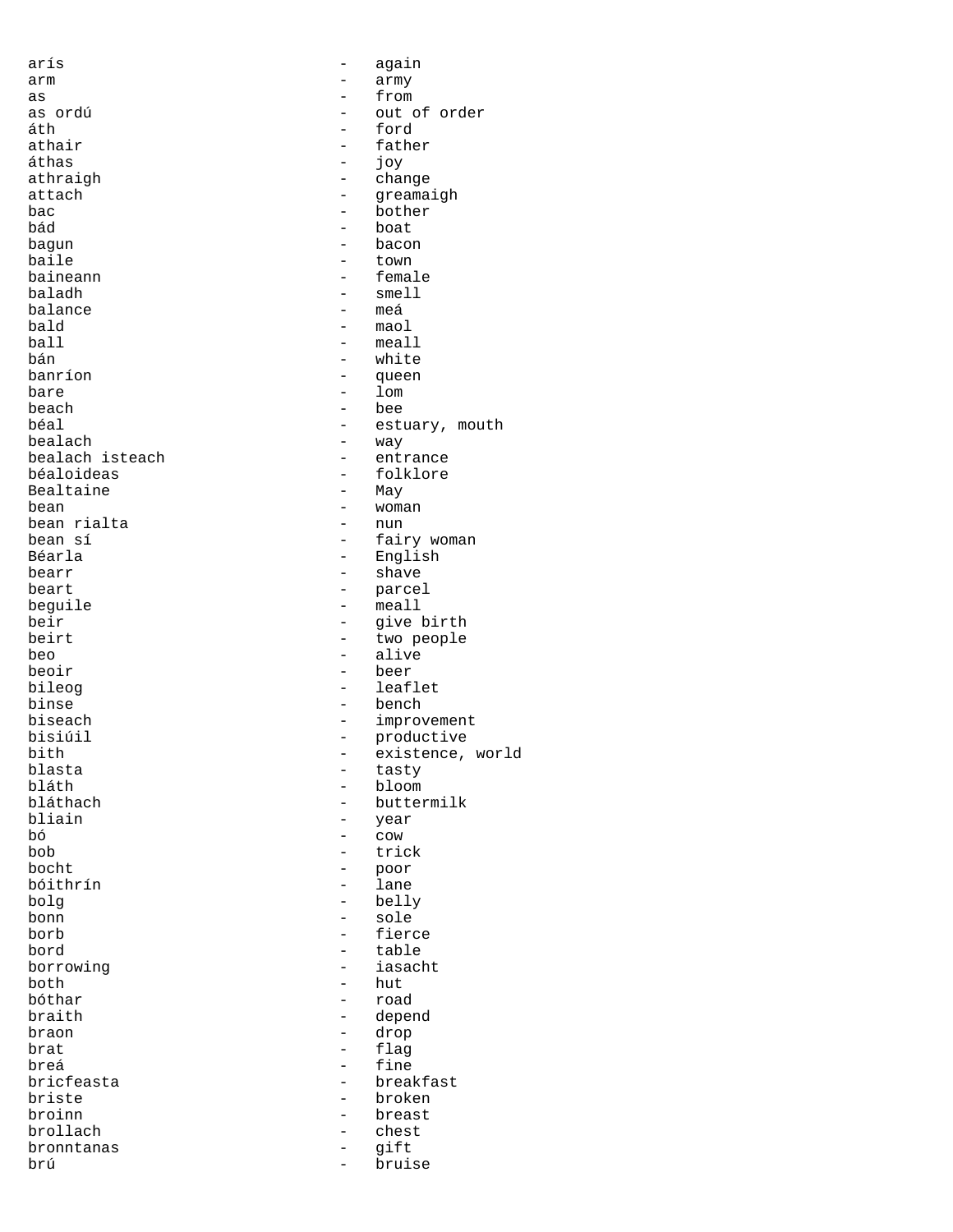bua - victory buaigh  $-$  gain, win<br>buí  $-$  yellow  $-$  yellow buí - yellow buille - blow buíoch - grateful buíochas - thanks bunreacht - constitution<br>
buntomhas - constitution<br>
- dimension buntomhas - dimension bunús - origin burn - loisc bus stad  $\begin{array}{ccc} - & - & - \\ - & \text{bus stop} \end{array}$ cab - mouth<br>cabhlach - fleet  $\c{cad}$  - what cad as tú  $-$  where are you from<br>cad is ainm duit  $-$  what is your name cág - jackdaw caife - coffee - coffee - coffee - coffee - coffee - coffee - coffee - coffee - coffee - coffee - coffee - coffee - coffee - coffee - coffee - coffee - coffee - coffee - coffee - coffee - coffee - coffee - coffee - coffee cailín - girl caill - loss cáin - tribute caint - speech<br>
Cáisc - Easter Cáisc - Easter<br>
Caiseal - Easter<br>
- fort cam - bent caoga - fifty caoireoil and the mutton caora and the mutton caora and the mutton caora and the mutton caora and the mutton c caora - sheep capall - horse<br>carr - car carr - car carraig and the carraig carraig to the contract of the contract of the contract of the contract of the contract of the contract of the contract of the contract of the contract of the contract of the contract of the contrac cárta phoist  $-$  postcard cas - meet - meet - meet - cat cat - cat cath - battle<br>
cathair - city cathair - city<br>cathaoir - chai cathaoir anns an chair anns an chair anns an chair anns an chair an chair an chair an chair an chair an chair an chair an chair an chair an chair an chair an chair an chair an chair an chair an chair an chair an chair an c ceadúnas - licence ceangal extensive contract to the contract of the contract of the contract of the contract of the contract of the contract of the contract of the contract of the contract of the contract of the contract of the contract of ceann  $\begin{array}{ccc} \text{cean} & \text{P} \\ \text{mean} & \text{time} \\ \end{array}$ ceannas - authority ceapachán - appointment cearc - hence the cearn - hence the set of the set of the set of the set of the set of the set of the set of the set of the set of the set of the set of the set of the set of the set of the set of the set of the set of the cearn - corner<br>
ceathair<br>
- four ceathair<br>ceathair déag ceathair déag  $\overline{\phantom{a}}$  - fourteen<br>céibh - pier céibh - pier ceimic - chemistry céimseata - geometry ceisteanna - questions charm - meall cíaróg - beetle cigire - inspector<br>cill - churchyar - churchyar cill - churchyard<br>
cinn - churchyard<br>
- determine cinn - determine - determine - determine - determine - determine - determine - determine - determine - determine - determine - determine - determine - determine - determine - determine - determine - determine - determine cion  $\frac{1}{2}$  - affection cionn is go clann - family<br>
claochlú - change claochlú - change clcoh - stone<br>
cleachtadh - practi cleachtadh - practice clí - left closed - iata

- fleet - what is your name - fort - hundred - headland - graduate - how old are you - because - programme<br>- stone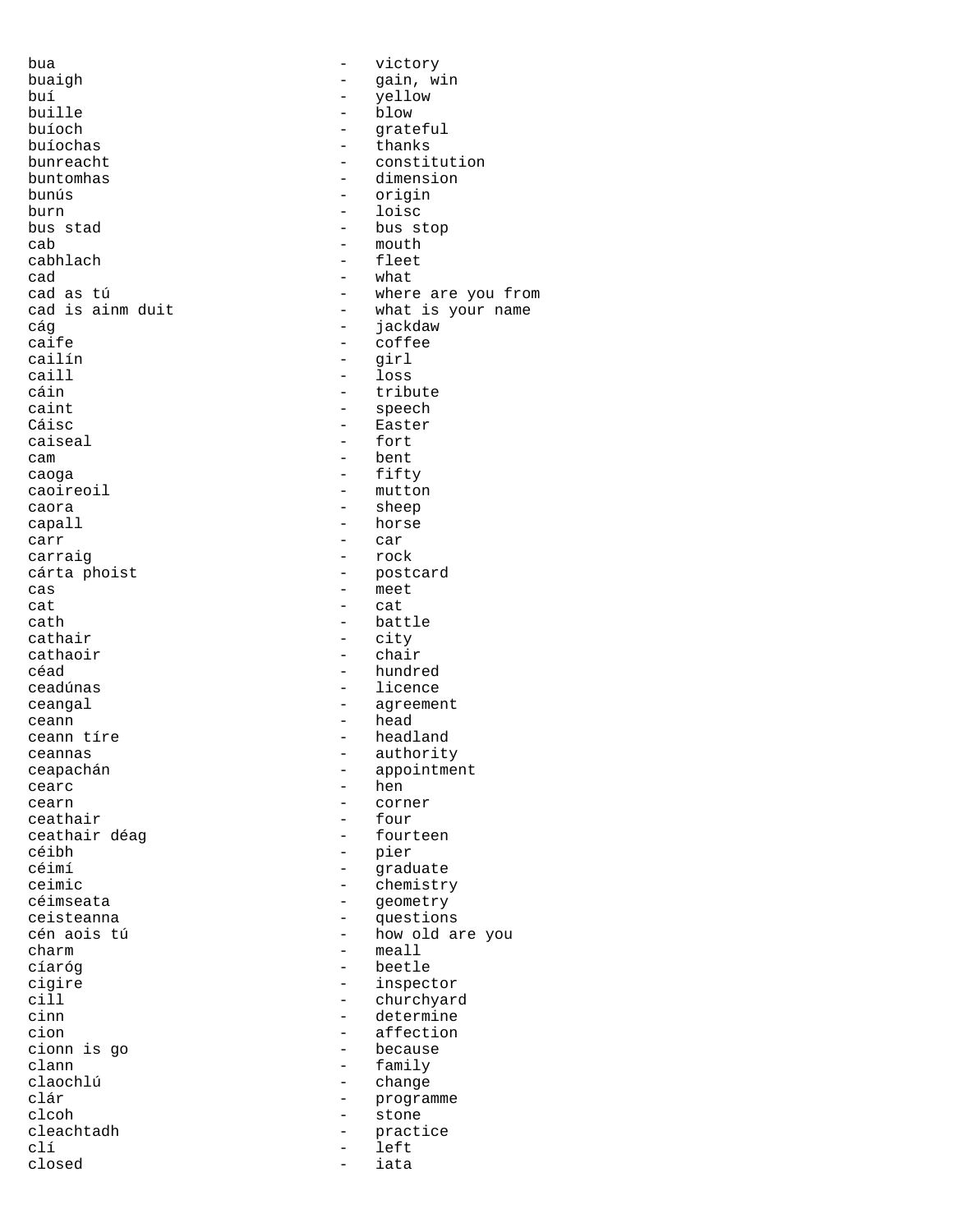cluas - ear clún - meadow cnoc - hill - hill - hill - slee cogadh - war coill and the coil of the coil of the coil of the coil of the coil of the coil of the coil of the coil of the coil of the coil of the coil of the coil of the coil of the coil of the coil of the coil of the coil of the coil coim - waist coinín - rabbit comhalta - member conas<br>conas tá tú contae - county<br>contráilte - county - wrong corcair - purple cos - leg<br>cósta - coas - coas cósta - coast cú cú a chomhchaidh ann an dog cuan - bay cuidigh cúig - five cúil - corner cúnaigh - help daichead - forty<br>dalta - forty - forty dalta - pupil<br>damáiste - component - damag damáiste - damage de - of de ghnáth - usually dead - marbh dearg - red dearthair<br>deartháir deich – ten deifir – ten deifir – ten deifir – ten deifir – ten deifir – ten deifir – ten deifir – ten deifir Deireadh Fómhair<br>deirfiúr

- sleep<br>- war cogar - whisper<br>coill - wood - wood col  $\begin{array}{ccc}\n\text{col} & \text{eq} \\
\text{col} & \text{ceathar} \\
\text{col} & \text{ceathar}\n\end{array}$ col ceathar  $\overline{c}$  - cousin  $\overline{c}$  - cousin  $\overline{c}$  - member - agreement comharsa - neighbour comhghairdeas extending the congratulations comhrá - conversation compóirt - comfort<br>conas - how conas tá tú  $\begin{array}{ccc} - & \text{how are you} \\ - & \text{count} \end{array}$ - wrong cor - movement - tree craoladh - broadcast creach - plunder cúig déag  $\overline{c}$  - fifteen<br>  $\overline{c}$ úige - province cúige - province - province<br>cúil - corner cuir cogadh ar  $\frac{1}{2}$  - wage war on  $\frac{1}{2}$  and  $\frac{1}{2}$  - subjugate cuir smacht ar  $\overline{c}$  - subjugate<br>cúl - back - back cumas - capability cumhacht - authority cuntas - account<br>cursaí - matters cursaí - matters<br>curse - mallach curse - mallacht<br>daichead - - - - - - - - - - - - - - forty dámh - faculty - dance daor expensive - expensive dar leat  $-$  in your view dath - colour - on account of<br>- usually deacair - difficult dearfa - attested - mistake<br>- brother deartháir - brother - nice - hurry<br>- end deireadh - end deirfiúr - sister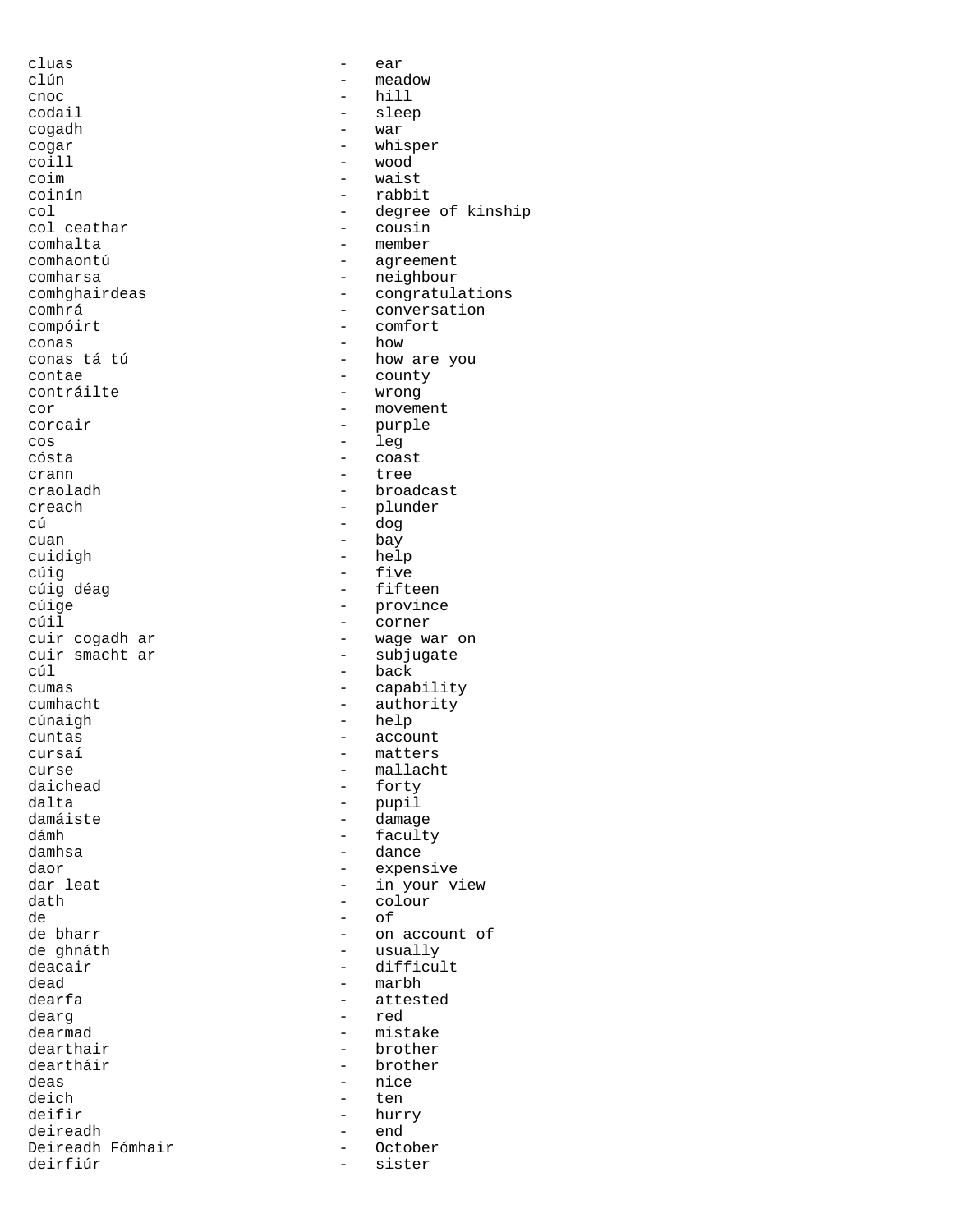deis - science deoch - drink deonach - voluntary dhá  $\frac{d}{d}$  - if, two dhá chéad - two hun dhá chéad - two hundred dia dhuit - hello Dia is Muire dhuit<br>Diabhal Diabhal - Devil diabhal scéal - nothing at all diagacht - theology<br>dian - severe d'iarraidh amháin dinnéar <br/> - dinner <br/> - dinner díobháil - harm diosca - disc dioscó - disco díreach - direct dírigh - straighten<br>díth - deprivation díth - deprivation diúltach - negative diúltaigh - deny, refuse dlí - law dlíodoir - lawyer dlíodóir - lawyer do - to dó - two dó dheag - twelve dochrach - harmful<br>dochracht - distres dochracht - distress docht - hard dochtúir - doctor dóchúil - probable doicheallach - churlish<br>doire - oak grove doire - oak grove<br>dol - for dol - for domhain - deep donn - brown doras - door dorcha - dark dorchadas - darkness dorn - fist dosaen - dozen dóthain - enough dreoilín - wren drogall - aversion - aversion<br>droichead - bridge droim - back druid - closed duais - prize dubh - black duchas - background dúin - close dul in éag dún - fort dúshlán - challenge<br>
é challenge - challenge é de la component de la component de la component de la component de la component de la component de la compon<br>En 1980, en 1980, en 1980, en 1980, en 1980, en 1980, en 1980, en 1980, en 1980, en 1980, en 1980, en 1980, en éad - jealousy éadan - forehead éadromaigh éag - death eagal eagal - fearful

- God<br>- hello - severe<br>- in one go - legal - harm - magic - bridge - dew - person<br>- die - cothing<br>- forehead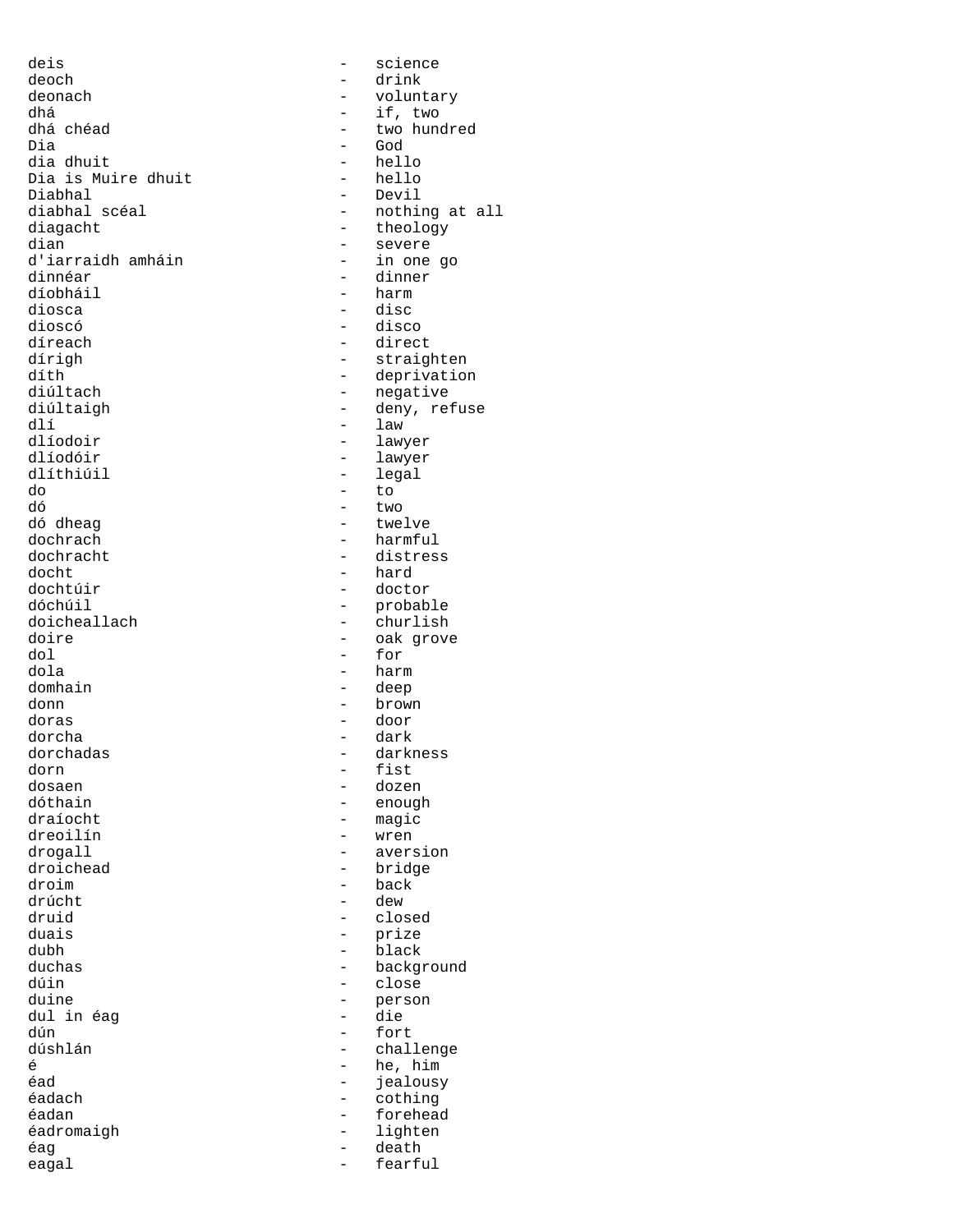ealaín — arthur anns an t-aisimeil<br>Tean — arthur anns an t-aisimeil Éireannach<br>Éireannaigh farraige<br>fascadh feirmeoir<br>feoil

eagar - arrangement eagla - fear eaglais - church - injustice eala - swan - swan - swan - swan - swan - swan - swan - swan - swan - swan - swan - swan - swan - sw éan - bird eang - track earnáil is an teachtrachaidh an teachail an teachaiste an teachaiste an teachaiste an teachaiste<br>Tagairtí an teachaiste an teachaiste an teachaiste an teachaiste an teachaiste an teachaiste an teachaiste an - sector earrach - spring<br>earráid - error - error eas - waterfall easontas easontas easontas easontas easontas extensivales extensivales extending extending to disagreement easpag - bishop - bishop eatramhach - interim éigeandáil - emergency eile - fear - Ireland<br>- Irish Éireannaigh - Irish people éirí <sup>-</sup> rising - rising - rising - rising - rising - rising - rising - rising - rising - rising - rising - rising - rising - rising - rising - rising - rising - rising - rising - rising - rising - rising - rising - rising éist - listen éist le - listen to éisteacht - listening<br>eite - wing eite - wing<br>eiteach - refus - refusal engrave - grean eolaíocht - science eolas - information<br>fada - - information fada - long fadó - long ago faic - nothing - nothing - nothing - nothing - nothing - nothing - nothing - nothing - nothing - nothing - nothing - nothing - nothing - nothing - nothing - nothing - nothing - nothing - nothing - nothing - nothing - nothi faide  $\begin{array}{ccc} - & \text{longer} \\ - & \text{ring} \end{array}$ fail - ring<br>faill - neql: faill - negligence<br>fáilte - hans - hiss fáilte - bliss<br>fáilte - bliss<br>fáil fál - fence - stay fann - faint<br>faoi bhun - below - below faoi bhun - below faoi dhó - twice faoi láthair  $\begin{array}{ccc} - & 1 & - \\ - & 0 & - \end{array}$  at present faoileán - seagull<br>- sea fascadh - shelter feabhas - improvement feachtas — campaign<br>féad — can féad - can fealltach - deceitful<br>fear - man  $-$  man<br> $-$  post fear an phoist  $-$  postman fear céile **churchaine an t-an-state an am an t-an-state an am an am an am an am an am an am an am an am an am** fearr - better<br>feiceáil - seeing feiceáil - seeing féin - own feirm - farm<br>feirmeoir - farmer feoil - meat<br>fiacail - toot fiacail - tooth<br>fiche - twenty fiche  $\qquad \qquad -$  twenty<br>figh  $\qquad \qquad -$  weave figh - weave<br>figiúr - figure figiúr - figure - wine fionn - white<br>fiontar - white<br>- entern fiontar - enterprise fíor - true fios - knowledge somebody who is just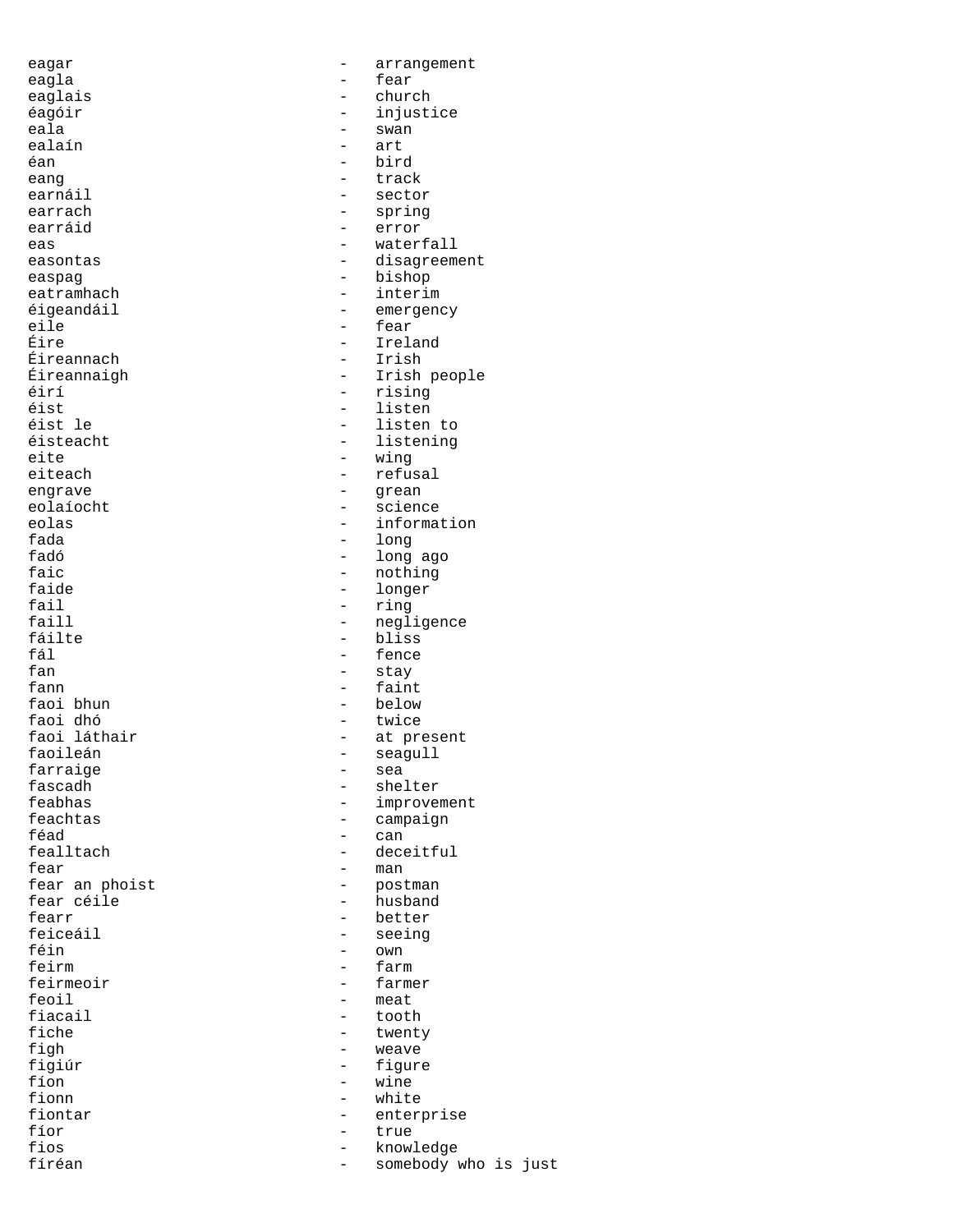firse - loisc fisic - physics<br>fix - physics<br>- qreamai fix  $-$  greamaigh<br>fliuch  $-$  wet fliuch - wet<br>foclóir - dict foclóir - dictionary foghail  $\qquad \qquad -$  plundering foghlaim - learning fógra - advert foirgneamh - building<br>fómhar - autumn fómhar - autumn<br>fón - bhone fón - phone fonn - inclination<br>foras - institution - institution forlámhas - supremacy fós - still - employment Frainc - France Francach – Franch – French – French – French – French – French – French – French – French – French – French – F fras - copious freagair answer – answer<br>freagra freagra - answer fréamh - root<br>freisin - also freisin - also<br>fuaimniú - pron - pronunciation fuar - cold fuinneog fun - greann furasta - easy gá - need gabáiste - cabbage - cabbage - cabbage - capture - capture - capture - capture - capture - capture gabh - capture gabhar - goat gach - every - gaelic gairdín - garden qairid - near qála - gale qan - without gangstaer - gangster gann - scarce garáiste - garage Garda - policeman<br>
gardáil - policeman<br>
- quard gardáil - guard gariníon - granddaughter<br>garmhac - grandson - grandson - grandson<br>garraí - grandson<br>garraí - garden garden garsún - boy gasta - fast qeal - bright geall - pledge geamaireacht - patomine<br>
geansaí - pullover geansaí - pullover - Gearmánach - German<br>gearr - cut gearr - cut<br>qeimhreadh - winter geimhreadh — winter and the state of the state of the state of the state of the state of the state of the state of the state of the state of the state of the state of the state of the state of the state of the state of the |<br>| giall - hostage - hostage - hostage - hostage - hostage - hostage - hostage - hostage - hostage - hostage - <br>| maoin - maoin<br>ginealach - maoin<br>- geneal ginealach - genealogy giota - bit glan - bright, clean - bright, clean - call - call glaoigh - call glas - green glasaigh  $-$  become gree glasoileán - peninsula - valley<br>- qlass gloine - glass<br>qlúin - cheannair - glass<br>- knee glúin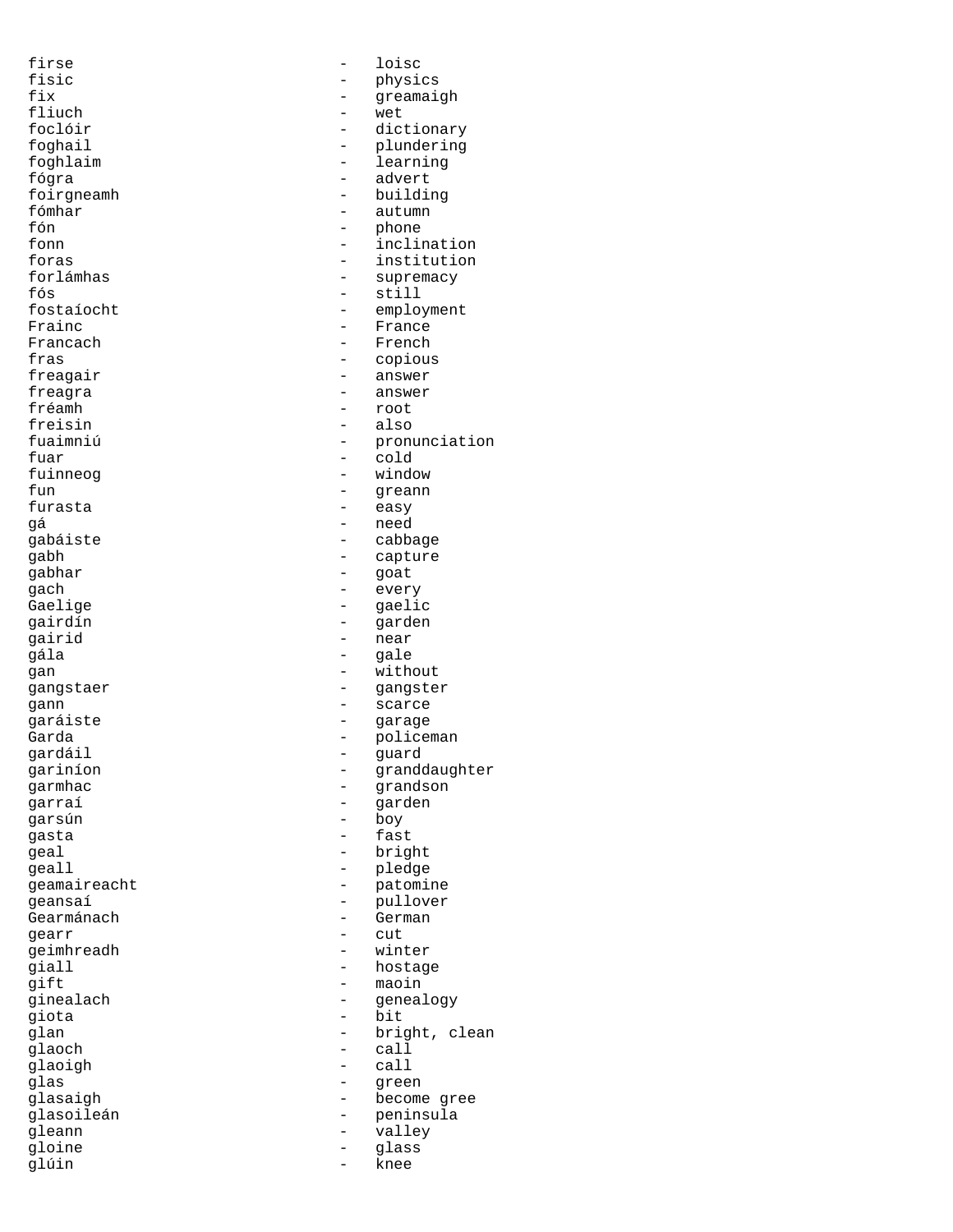qnaoiúil en complete decent gnáthlá - ordinary day gnó - business go - imigh go away - imigh go bhfios dúinn ann an - as far as we know<br>go deas - hice go deas - nice go deimhin - certainly<br>go gairid - shortly go gairid  $\begin{array}{ccc} - & \text{shortly} \\ - & \text{shortly} \end{array}$ go hiontach - great go raibh maith agat goid - steal goile - stomach gorm - blue grá - love gradam - distinction<br>gradamach - estimable gramadach - grammar grasp - greim greim - grip grinn - keen grinneall - sea bed grinneas - perspicacity griog extended the tease of the tease of the tease of the tease of the tease of the tease of the tease of the tease of the tease of the tease of the tease of the tease of the tease of the tease of the tease of the tease of gruagach - goblin gruaig - hair gruama - gloomy - group<br>gualainn - group<br>gualainn - shoul gualainn - shoulder halla - hall  $h$ ata  $-$  hata  $-$  hata  $-$  hata  $-$  hata  $-$  dre hold - greim<br>horseman - marca humour - greann - greann - loit  $i$  -  $in$ í 1 bhfad - her, she i bhfad - far i bhfad - far í bhfad - far i bhfus - over here i gcónai - always i leith  $\begin{array}{ccc} - &$  this way<br>i ndiadh  $\begin{array}{ccc} - &$  after i ndiadh - after i rith  $\qquad \qquad -$  during  $\qquad \qquad -$  them  $\qquad \qquad -$  them  $\qquad \qquad$ iad - them<br>iadsan - them iadsan - them<br>iarnáil - iron iarr - attempt iarracht - attempt<br>
iarraidh - actempt iarraidh - go iasach - fishing iasacht - loan - loan - loan - loan - loan - loan - loan - loan - loan - loan - loan - loan - loan - loan - lo iasc - fish - fish<br>iascaire - fishe - fishe iascaire - fisherman<br>iascaireacht - fishing iascaireacht - fishing<br>idir - betwen. idir - betwen, both - betwen, both im - butter im im the set of the set of the set of the set of the set of the set of the set of the set of the set of the set of the set of the set of the set of the set of the set of the set of the set of the set of the set of the set imeacht - departure<br>imeall - border - border imeall - border imir - play<br>imleacán - avei imleacán - navel imní - worry increase - méadaigh

- busy - plenty<br>- thank you - estimable - humour - marcach - loit - iron - depart, go - in Ireland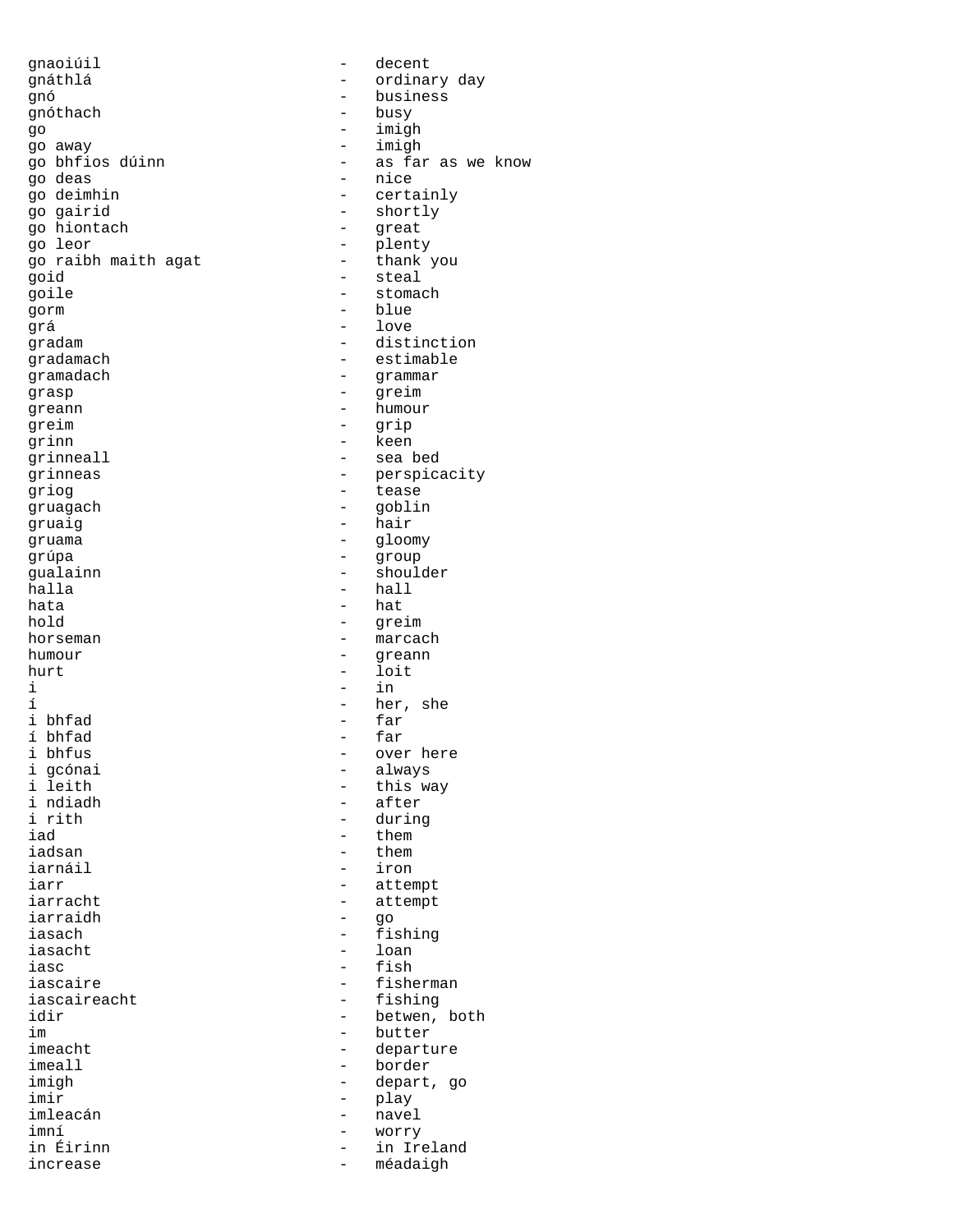inín en an an an an an an an daughter iníon - daughter inis - island inite - edible inné - yesterday innealtóir - engineer innis - relate, tell inniu - today - today - today - today - today - today - today - today - today - today - today - today - today - today - today - today - today - today - today - today - today - today - today - today - today - today - today intinn - attention, mind<br>
ioc<br>
- pay íoc - pay Iodáileach<br>iomarca iompaigh iompair - carry<br>iompar - carri iompar - carriage iompar cloinne  $\frac{1}{2}$  - become pregnant ionadh ionadh - surprise<br>ionsaigh - - surprise<br>- attack ionsaigh - attack irishleabhar - magazine<br>is cuimhin liom - I rememb is cuimhin liom - I remember istigh<br>ith ith  $\qquad -$  eat<br>ithe  $\qquad -$  eat ithe  $\qquad \qquad -$  eating<br>ithir  $\qquad \qquad -$  earth ithir - earth iúl - knowledge iúr - yew kus - foot lá - day labhair - speak lacha - duck lámh - hand lámhscríbhinn - manuscript<br>
1ánúin - married co lánúin - married couple las  $-$  light  $-$  light  $-$  with le - with leabhar - book leabharlann - library<br>1éachtoir - lecture léachtoir - lecturer lean - continue leanaí - children leanbh - child leann dubh - stout léarscáil<br>leath leath - spread leathanach leathanaigh leave - imigh leiceann - cheek<br>leid - clue leid - clue<br>1éigh - read léigh - read leigheas - medicine léim - jump léitheóir ann an t-adeachaidh an t-adeachaidh an t-adeachaidh an t-adeachaidh an t-adeachaidh an t-adeachaidh<br>Iomraidhean an t-adeachaidh an t-adeachaidh an t-adeachaidh an t-adeachaidh an t-adeachaidh an t-adeachaidh an lending  $\begin{array}{ccc} - & iasacht \\ - & grey \end{array}$ lig<br>lig amach and the set of the set of the set of the set of the set of the set of the set of the set of the set o<br>discussed by the set of the set of the set of the set of the set of the set of the set of the set of the s lig amach  $\qquad -$  let out<br>liodán  $\qquad -$  litany líon - fill lios - fairy mound loch - lake logánta - local

- bottom part<br>- Irish - too much<br>- turn - sausage<br>- in - please - stout<br>- stout - diffusion<br>- page - grey - litany letter<br>lake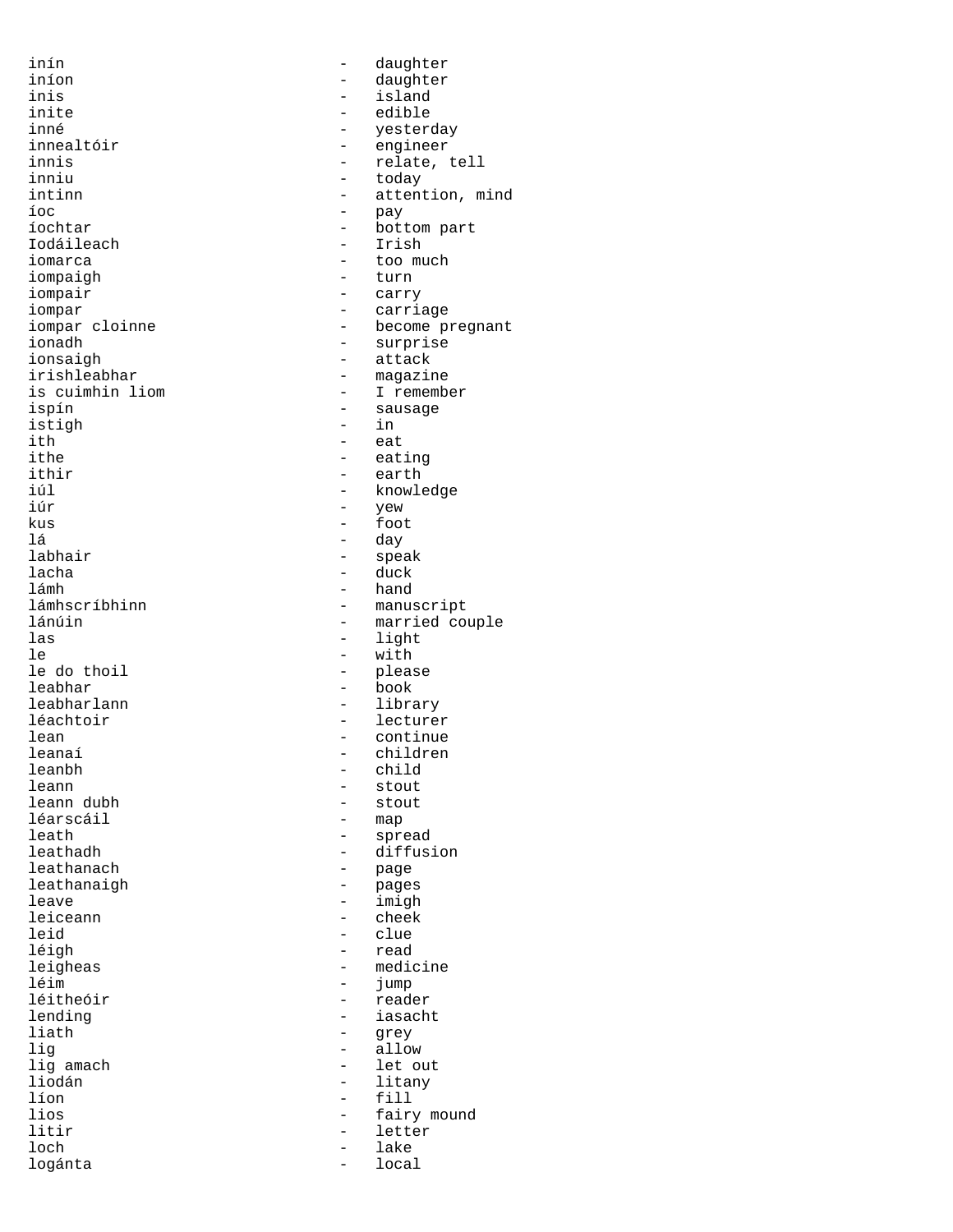mac - son mada rua<br>maidin mairteoil - beef<br>maith - qood maith - good  $\begin{tabular}{ccc} & \multicolumn{2}{c}{} & \multicolumn{2}{c}{} & \multicolumn{2}{c}{} & \multicolumn{2}{c}{} \\ \multicolumn{2}{c}{} & \multicolumn{2}{c}{} & \multicolumn{2}{c}{} & \multicolumn{2}{c}{} \\ \multicolumn{2}{c}{} & \multicolumn{2}{c}{} & \multicolumn{2}{c}{} & \multicolumn{2}{c}{} \\ \multicolumn{2}{c}{} & \multicolumn{2}{c}{} & \multicolumn{2}{c}{} & \multicolumn{2}{c}{} \\ \multicolumn{2}{c}{} & \multicolumn{2}{c}{} & \multicolumn{2}{c}{} & \mult$ máthair  $-\text{m}$   $-\text{m}$ mé - I Meiriceánach - American Meitheamh Mí Iúil - July Mí na Samhna<br>mian mímhúinte - rude - rude - rude - rude - rude - rude - rude - rude - rude - rude - rude - rude - rude - rude mionnaigh<br>mioscais mise - me mo  $-$  my muc - pig muid - we muir sea muirn  $-$  tumult  $-$  tumult  $-$  neak  $-$  neak mullach - peak

lón - lunch lon dubh - blackbird mouse mac léinn ann an Student ann an Student ann an Student ann an Student ann an Student ann an Student ann an Student ann an Student ann an Student ann an Student ann an Student ann an Student ann an Student ann an Student an - dog<br>- fox maidin - morning - plain mairg - sorrow, trouble<br>mairteoil - beef - bag maoiniú  $\begin{array}{ccc} 1 & - & - \\ - & - & \end{array}$  financing mar sin - therefore<br>- kill maraigh  $-$  kill<br>máthair  $-$  mother méad - amount meaisín - machine Meán Fómhair<br>
méar e september<br>
- finger méar - finger measa - worse<br>Meiriceá - americ - America<br>- American memory – meabhair<br>mí – month – month mí - month Mí Eanair<br>Mí Feabhra — Chromann ann an Dealais an t-San Dealais (baile an t-San Dealais an t-San Dealais an t-San Dealai<br>Mí Teachtra — Chromann an t-San Dealais (baile an t-San Dealais an t-San Dealais an t-San Dealais an Mí Feabhra - February Mí Lúnasa - August - March<br>- December Mí na Nollag<br>Mí na Samhna - December<br>- November mian - desire<br>mianach - ore - ore - ore míle  $\qquad \qquad$  - soldier, thousand milis - sweet - sweet - sweet - sweet - ruin - ruin<br>- rude mind - meabhair<br>minic - frequent minic - frequent ministéir - minister<br>mion - tiny - tiny<br>- swear mioscais  $\overline{\phantom{a}}$  - hatred  $\overline{\phantom{a}}$  - me - dissatisfied mó - bigger moill  $-\text{delay}$ <br>monk – manach monk - manach móramh - majority mórán - many, much mórbhóthar — main road<br>muc — piq muileann - watermill<br>
míin - teach<br>
- teach múin  $\begin{array}{ccc} \text{min} & - & \text{teach} \\ \text{min} & - & \text{thick} \end{array}$ muine - thicket<br>múinte - polite - polite<br>- teacher múinteoir — teacher<br>muintir — inhabita muintir  $\begin{array}{ccc}\n-muintir & - & inhabitants, parents \\
-muir & - & sea\n\end{array}$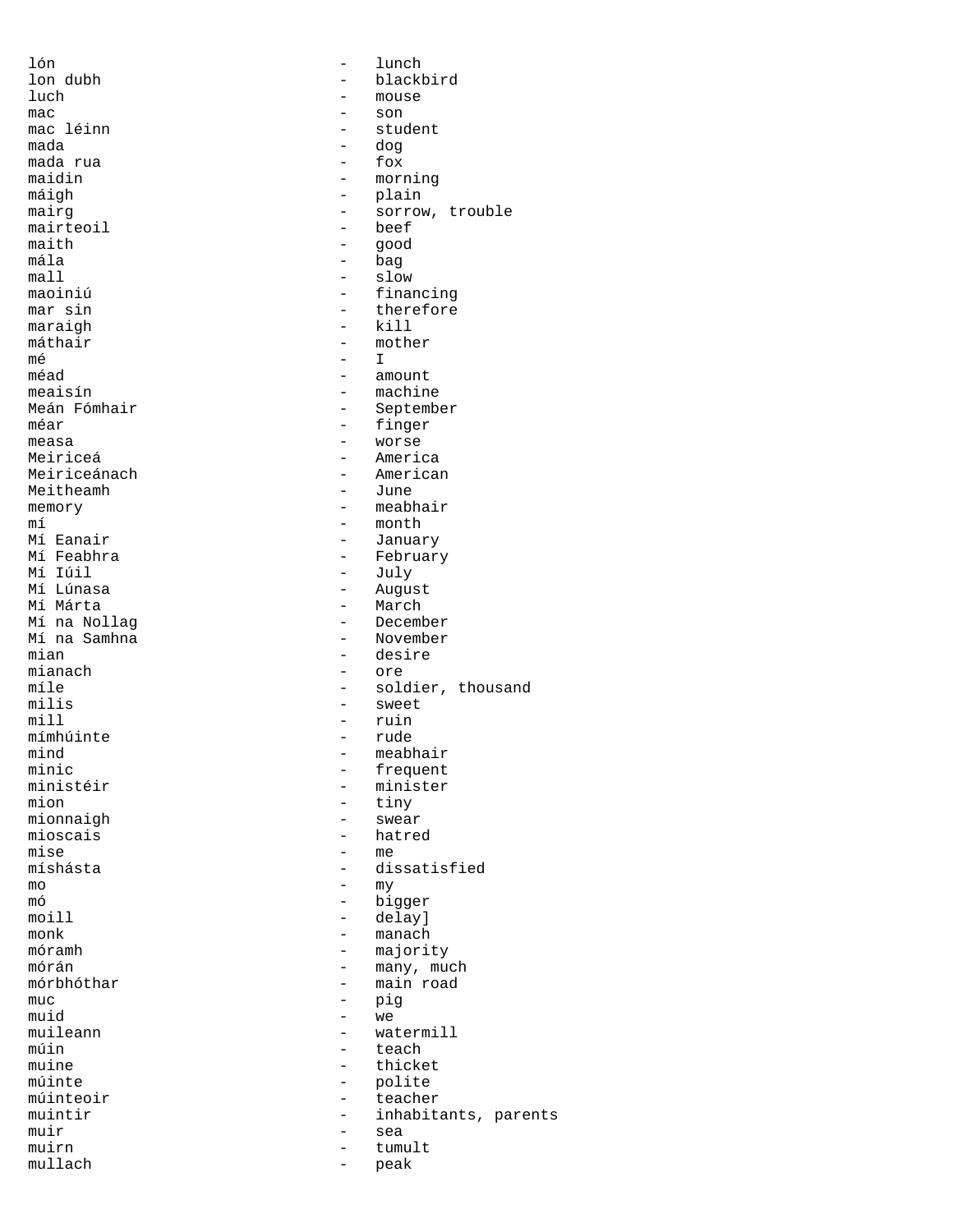multiply - méadaigh múnla - mould ná horsky kontrol († 1872)<br>18. máj – Alban Horschweise, francouzsky filozof, francouzsky filozof, francouzsky filozof, francouzsky filozo<br>18. máj – Alban Horschweise, francouzsky filozof, francouzsky filozof, francouzsky f na bileoga<br>na cathaoireacha<br>
anns - the chairs na cathaoireacha<br>na cláracha na cláracha - the programmes<br>na daoine - the people na daoine  $\begin{array}{ccc} - & + \end{array}$  the people na fir na fir - the men na Gardaí  $\begin{array}{ccc} 1 & -1 & -1 \\ - & -1 & -1 \end{array}$  the policement na háiteanna na háiteanna anns an the places na hárasáin na hárasáin - the flats na hoifigí  $-$  the offices na leabhair  $-$  the books na mná  $-$  the women na múinteoirí **an the teachers** na ranganna<br>
na rúnaithe classes<br>
- the secreta na rúnaithe  $\begin{array}{ccc} - & + \text{the secretaries} \\ - & - \text{fairy folk} \end{array}$ na síogaí - fairy folk na siopaí  $-$  the shops<br>na spúnóga  $-$  the spoon: na spúnóga  $\overline{a}$  - the spoons na tithe  $\overline{a}$ na tithe  $\overline{ }$  - the houses<br>naid - zero naid - zero<br>náid - zero náid - zero naoi - nine naoi déag  $\overline{a}$  - nineteen neacht neamh<br>
neamhréireacht<br>
anns an t- discord nia - nephew níl a fhios agam<br>nimh nimh - poison nócha - ninety Nollaig - Christmas nóta - note nua - new - new - new - new - new - new - new - new - new - new - new - new - new - new - new - new - new - new - new - new - new - new - new - new - new - new - new - new - new - new - new - new - new - new - new - new nuacht - news ó - from obair - work ócáid - occasion - occasion<br>
ochlán - sigh ocht - eight ocht déag - eighteen ochtó - eighty<br>ocras - hunger - hunger óg - young oibrí - worker oifig<br>
oifig an phoist<br>
oifig an phoist<br>
on the contract of the post of the post of the post of the post of the post of the post of the post of the post of the post of the post of the post of the post of the post of the po oileán - island óir - because oireachtas - legislature ól - drinking olc - bad olcas - evil ológ - olive ómós - homage oráiste - orange<br>os cionn - over os cionn - over páirc - park páiste páistí - children paiteanta - patient<br>neann - pen peann - pen

- the books - niece - discordance - minute - newspaper - sigh - hunger - night - post office ór - gold - hotel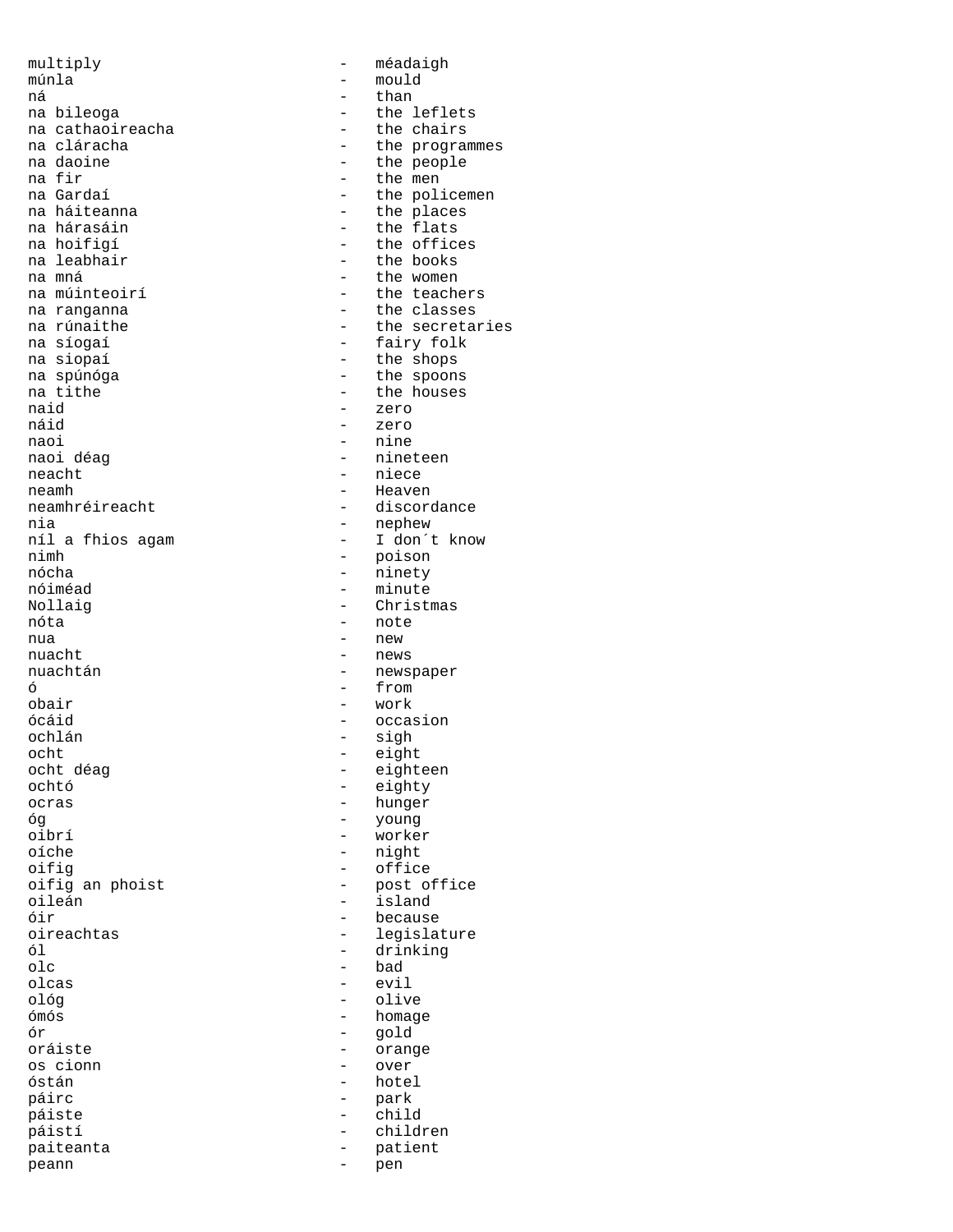| péist          |                          | beast         |
|----------------|--------------------------|---------------|
| pionta         |                          | pint          |
| píopa          |                          | pipe          |
| píosa          |                          | piece         |
| pis            | -                        | peas          |
| piseog         |                          | charm         |
| pláta          | -                        | plate         |
| plé            | -                        | discussion    |
| pléisiúr       | $\overline{\phantom{0}}$ | pleasure      |
| poblacht       |                          | republic      |
| póca           |                          | pocket        |
| póg            |                          | kiss          |
| portach        |                          | pod           |
| pórtar         |                          | stout         |
| portent        |                          | mana          |
| pósta          | $\overline{\phantom{0}}$ | married       |
| príosún        |                          | prison        |
| púca           |                          | hobgoblin     |
| púnt           |                          | pound         |
| rang           |                          | class         |
| ranganna       |                          | classes       |
| rath           |                          | prosperity    |
| ráth           |                          |               |
|                |                          | fort          |
| ré             |                          | era           |
| reachtaíocht   |                          | legislation   |
| rí             |                          | king          |
| riail          |                          | rule          |
| rialta         |                          | regular       |
| rialtas        |                          | government    |
| rider          | $\overline{\phantom{0}}$ | marcach       |
| rinn           |                          | point         |
| roimh i bhfad  | $\overline{\phantom{0}}$ | before long   |
| roinn          | -                        | department    |
| rothar         | $\overline{\phantom{0}}$ | bicycle       |
| ruaig          |                          | chase         |
| Rúis           |                          | Russia        |
| Rúiseach       |                          | Russian       |
| rún            |                          | secret        |
| rúnaí          |                          | secretary     |
| sa gcaoi       | $\overline{\phantom{0}}$ | so that       |
| sa phub        |                          | in the pub    |
| sagart         |                          | priest        |
| sáile          | —                        | sea water     |
| saineolaí      |                          | expert        |
| samhlaigh      |                          | imagine       |
| samhlaíoch     |                          | imaginative   |
| samhradh       |                          | summer        |
| saoire         |                          | cheaper       |
| saol           |                          | life          |
| saor           |                          | cheap         |
| saothraigh     |                          | achieve       |
| Sasana         |                          | England       |
| Sasanach       |                          | English       |
| sásar          |                          | saucer        |
| sáspan         |                          | saucepan      |
| sásta          |                          | happy         |
| sástaíocht     |                          | satisfaction  |
| scairt         |                          | shine         |
|                |                          |               |
| scales         |                          | meá           |
| scamall        |                          | cloud<br>film |
| scannán        |                          |               |
| scéal          |                          | story         |
| scéala         |                          | message       |
| scean          |                          | knife         |
| scoil          |                          | school        |
| scoláire       |                          | student       |
| scóp<br>scorch |                          | freedom       |
|                |                          | loisc         |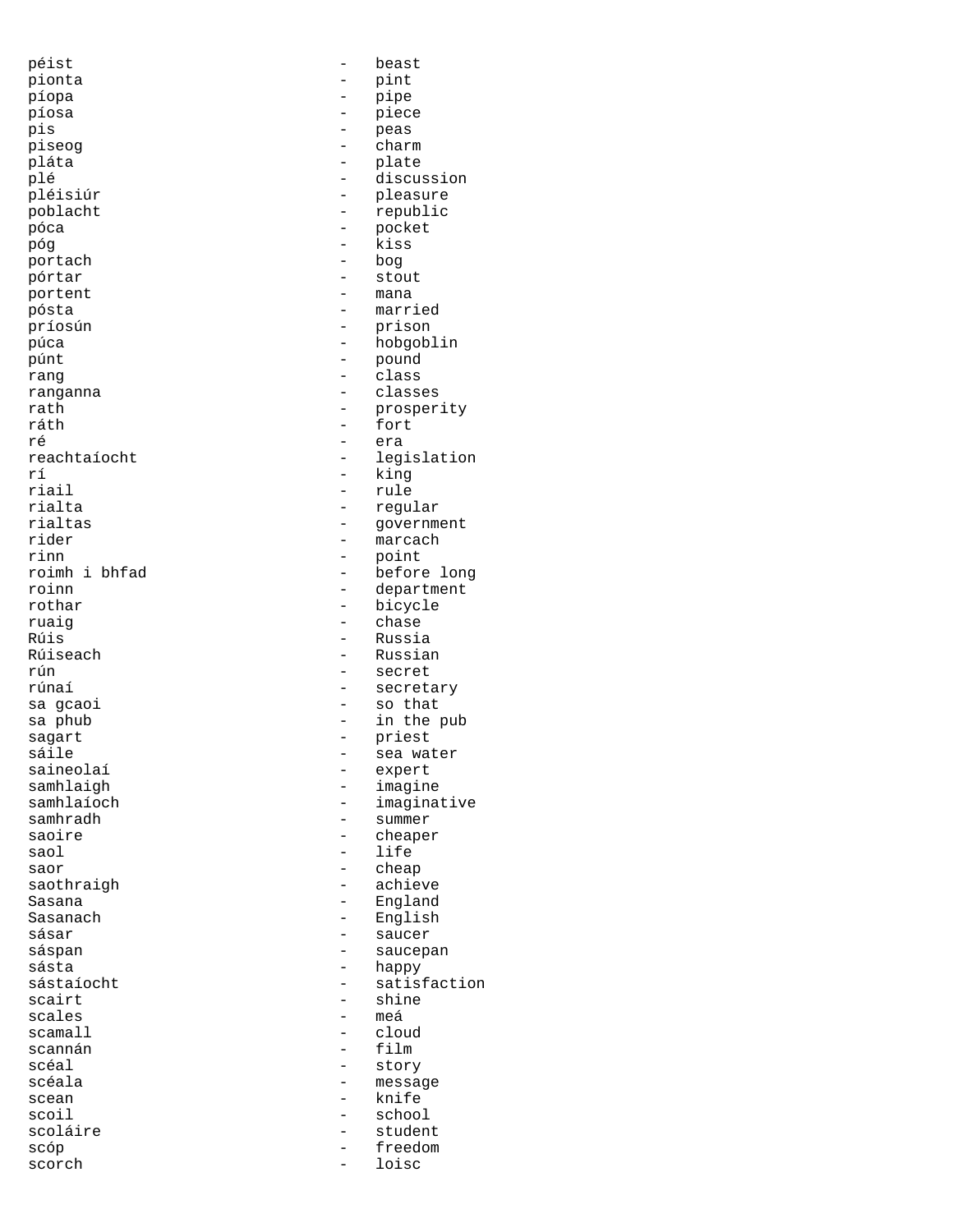| scórnach     | throat          |
|--------------|-----------------|
| scoth        | point           |
| scrabha      | scrape          |
| scréach      | screech         |
| scrios       | ruin            |
|              |                 |
| scrúdú       | exam            |
| scuab        | broom           |
| sé           | six             |
| sé déag      | sixteen         |
|              |                 |
| seacht       | seven           |
| seacht déag  | seventeen       |
| seachtó      | seventy         |
| seanathair   | grandfather     |
|              |                 |
| seanbhean    | old woman       |
| seanchai     | storyteller     |
| seandacht    | antiquity       |
| seandaoine   | old people      |
|              |                 |
| seanduine    | old person      |
| seanfhear    | old man         |
| seanmháthair | grandmother     |
| seans        | chance          |
|              |                 |
| searbh       | biter           |
| seas         | stand           |
| seasca       | sixty           |
| seasmhach    | steadfast       |
|              |                 |
| séasúr       | season          |
| seic         | cheque          |
| séipéil      | chapel          |
| seirbhís     | service         |
|              |                 |
| séis         | meaning         |
| seisean      | him             |
| seo          | this            |
| seol         | sail            |
|              |                 |
| seoladh      | address         |
| shut         | iata            |
| siadsan      | them            |
| siar         | to the west     |
|              |                 |
| sibh         | you             |
| sibhse       | you             |
| sicín        | chicken         |
| sign         | mana            |
|              |                 |
| síl          | consider, think |
| síleadh      | thought         |
| síleáil      | ceiling         |
| silín        | cherry          |
|              |                 |
| sin ulle     | that's all      |
| sinne        | us              |
| sínte        | stretched       |
| sioc         | frost           |
|              |                 |
| siocair      | excuse          |
| siochán      | peace           |
| síol         | seed            |
| siolla       | syllable        |
|              |                 |
| siopa        | shop            |
| siopadóir    | shopkeeper      |
| siúinéir     | carpenter       |
| siúl         | walk            |
|              |                 |
| slad         | pillage         |
| sláinte      | cheers          |
| slais        | slash           |
| slán         | bye             |
|              |                 |
| slat         | rod             |
| sliabh       | mountain        |
| slow         | mall            |
| smacht       | control         |
| sméar        |                 |
|              | balckberry      |
| sméid        | beckon          |
| smiq         | chin            |
|              |                 |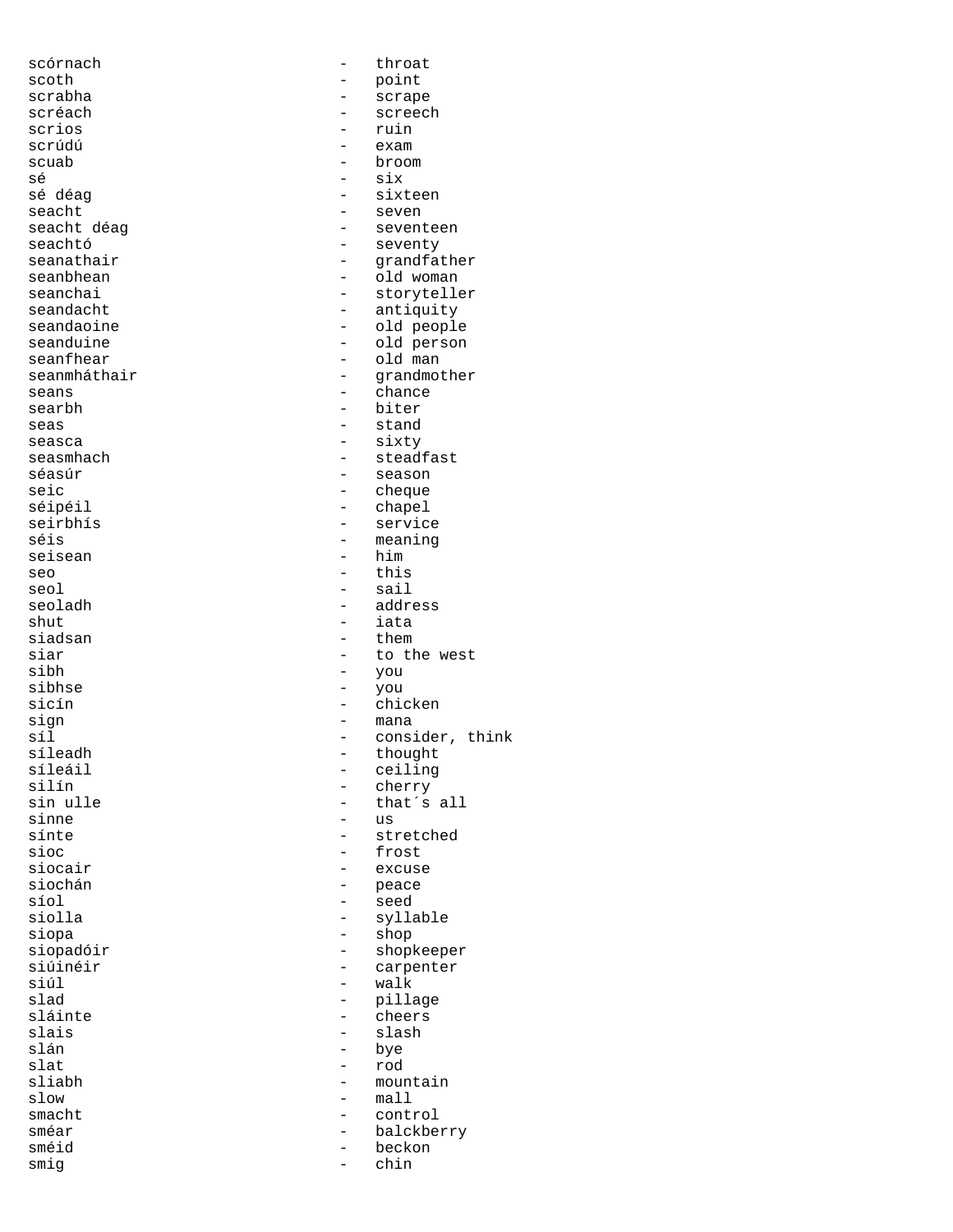smior  $-$  marrow smólach - thrush snaidhm - knot snáith — sin an t-easgailtean an t-easgailtean an t-easgailtean an t-easgailtean an t-easgailtean an t-easgail<br>Tagairtí sneachta snoigh - carve socair - quiet socrú - arrangement<br>sócúl - comfort sócúl - comfort solas - light sólás - consolation sonc - thrust<br>Spáinneach - thrust - thrust<br>- Spanish spalptha - parched sparoi - spree - spree - spree - spoon - spree - spoon - spree - spoon - spree - spoon - spree - spoon - spree spúnóg - spoon sráid mhór  $\begin{array}{ccc} \text{sráid mhór} & - & \text{high street} \\ \text{srón} & - & \text{nose} \end{array}$ srón - nose sruth  $\overline{a}$  - current  $\overline{a}$  - current  $\overline{a}$  - stream stampa - stamp straitéis - strategy súil - eye suimiúil - interesting<br>suipéar - supper sun - grian tá a fhios agam<br>tá fáilte romhat tá mé go maith<br>
tá mé mo chónai i chomhchónai - I live in tá mé mo chónai i tá múid - we are tá sé - he is tá sí - she is tá siad - they are tá sibh - you are tá tú - you are tae tagann anns an teachar anns an teachar an teachar an teachar an teachar an teachar an teachar an teachar a<br>Tagann an teachar an teachar an teachar an teachar an teachar an teachar an teachar an teachar an teachar an te tagtha - come tais - damp talamh - land tamall  $-$  short period tanaí - shallow taobh - side tapa - fast tar - comes tar éis - after tarbh - bull target. goal<br>tart tastaigh te - hot teach - house teach tábhairne - pub teacht<br>teachtaireacht - coming<br>teachtaireacht - messag

- mist]<br>- knot - swim<br>- snow - complexion - turn - Spanish - stream - director suigh síos ansin<br>súil - sit down there<br>eye - supper - is<br>- I know tá fáilte romhat - you're welcome<br>
tá me - I am - I am<br>- i'm well - will give - comes - pleases taoiseach - prime minister<br>tapa - fast - fast - come in - thirst<br>- need teachtaireacht - message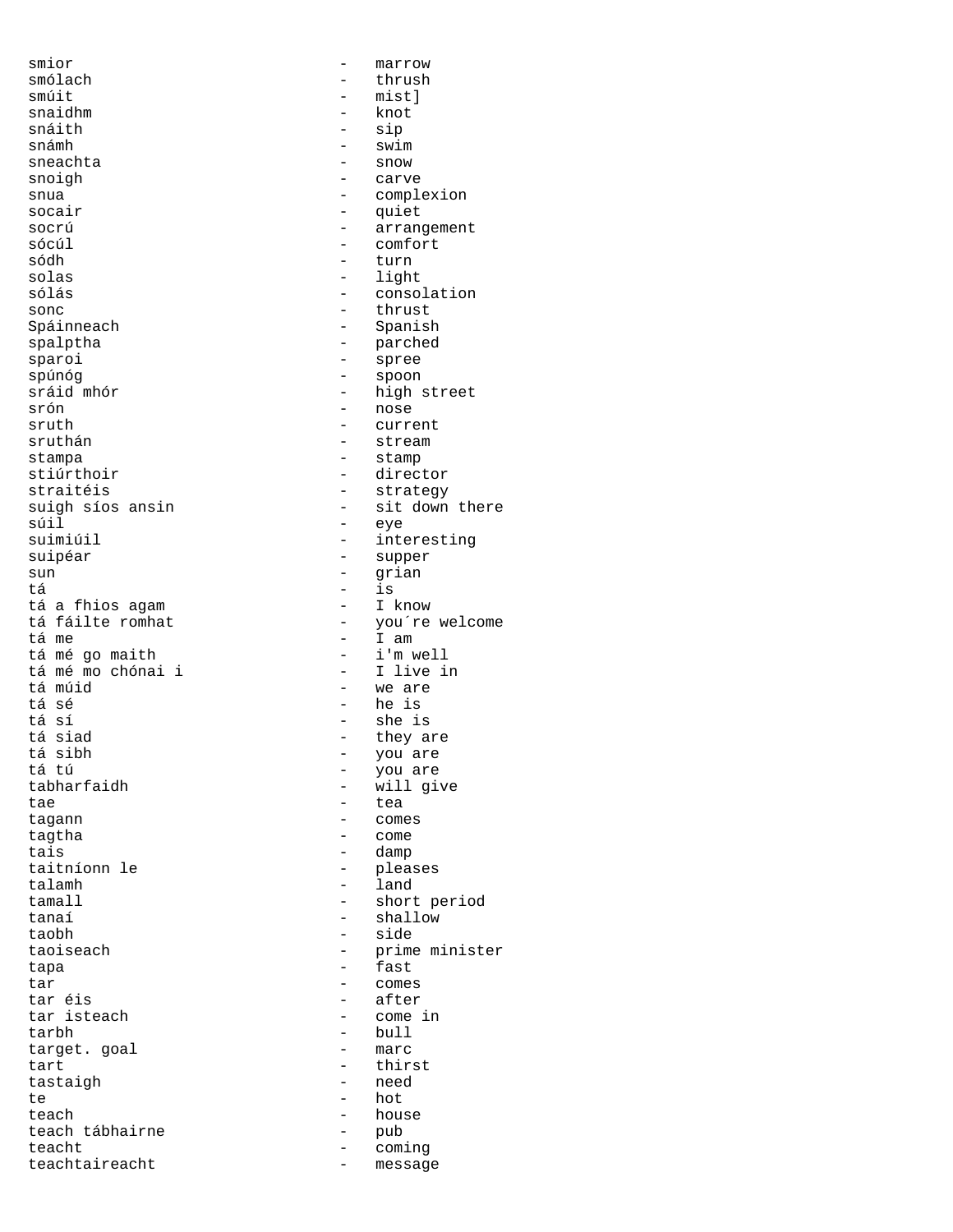téigh - go thar sáile uaineoil anns an t-anns an t-anns an t-anns an t-anns an t-anns an t-anns an t-anns an t-anns an t-anns an t-a

téacs - text teagmháil - cotact teanga - language - language téann comains an comainsteann an téann an goes teas - heat<br>teastas - dipl teastas - diploma<br>téigh - go teileafón - telephone teilifís<br>telefón - television<br>- phone telefón - phone - phone - phone - phone - phone - phone - phone - phone - phone - phone - phone - phone - phone - phone - phone - phone - phone - phone - phone - phone - phone - phone - phone - phone - phone - phone - phon thall  $\begin{array}{ccc} - & \text{over} \\ - & \text{after} \\ \end{array}$ - after<br>- abroad thíos - belwo thuas - above<br>timpeall - around - around timpeall<br>timpeallacht - around<br>- enviro timpeallacht - environment - environment - fire tine  $\qquad \qquad -$  fire  $\qquad \qquad -$  imir tinge - imir tinn - sick<br>tinneas - pain tinneas - pain<br>tint - imir tint - imir<br>tiomáint - driv tiomáint - drive<br>tír - count tír - country tirim - dry<br>tiubh - dens - dense tobar - well toghlach - constituency toilteanach - willing tóir - pursuit - bulky tom - bush - bush - resul toradh - result torann - noise<br>tosaíocht - prior tosaíocht - priority<br>tosú - heginning tosú - beginning<br>trá - beach trá - beach traidisiúnta - traditional<br>traochta - exhausted - exhausted tráthnóna - afternoon tréimhse - period of time treorú - direction<br>trí - three trí  $\text{tr}$ í three  $\text{tr}$  three  $\text{tr}$  three  $\text{tr}$ trí chéad  $\begin{array}{ccc} \texttt{tr} & \texttt{c} & \texttt{c} & \texttt{c} \\ \texttt{tr} & \texttt{d} & \texttt{c} & \texttt{c} & \texttt{c} \\ \texttt{t} & \texttt{c} & \texttt{d} & \texttt{c} & \texttt{c} \end{array}$ trí déag - thirteen tríocha - thirty troid - thirty troid troid - fight<br>tuisim - I under tuigim - I understand<br>
tuirse - Fatigue tuirse - fatigue<br>tuirseach - tired - tired tuiscint  $-$  comprehension tusa - you uachtarán - president uafásach - horrible - green<br>- lamb uair  $\begin{array}{ccc} - & \text{hour} \\ \text{ubh} & - & \text{ecg} \end{array}$ ubh - egg údar - cause uiareanta - hours, sometimes<br>uibheacha - eags uibheacha<br>uile — eggs — eggs — eggs uile - all<br>uillin - elb elbow uimhir - number uimhreacha - number uisce - water uisce beatha<br>ullmhaigh - whiskey<br>- prepare ullmhaigh  $-$  prepare